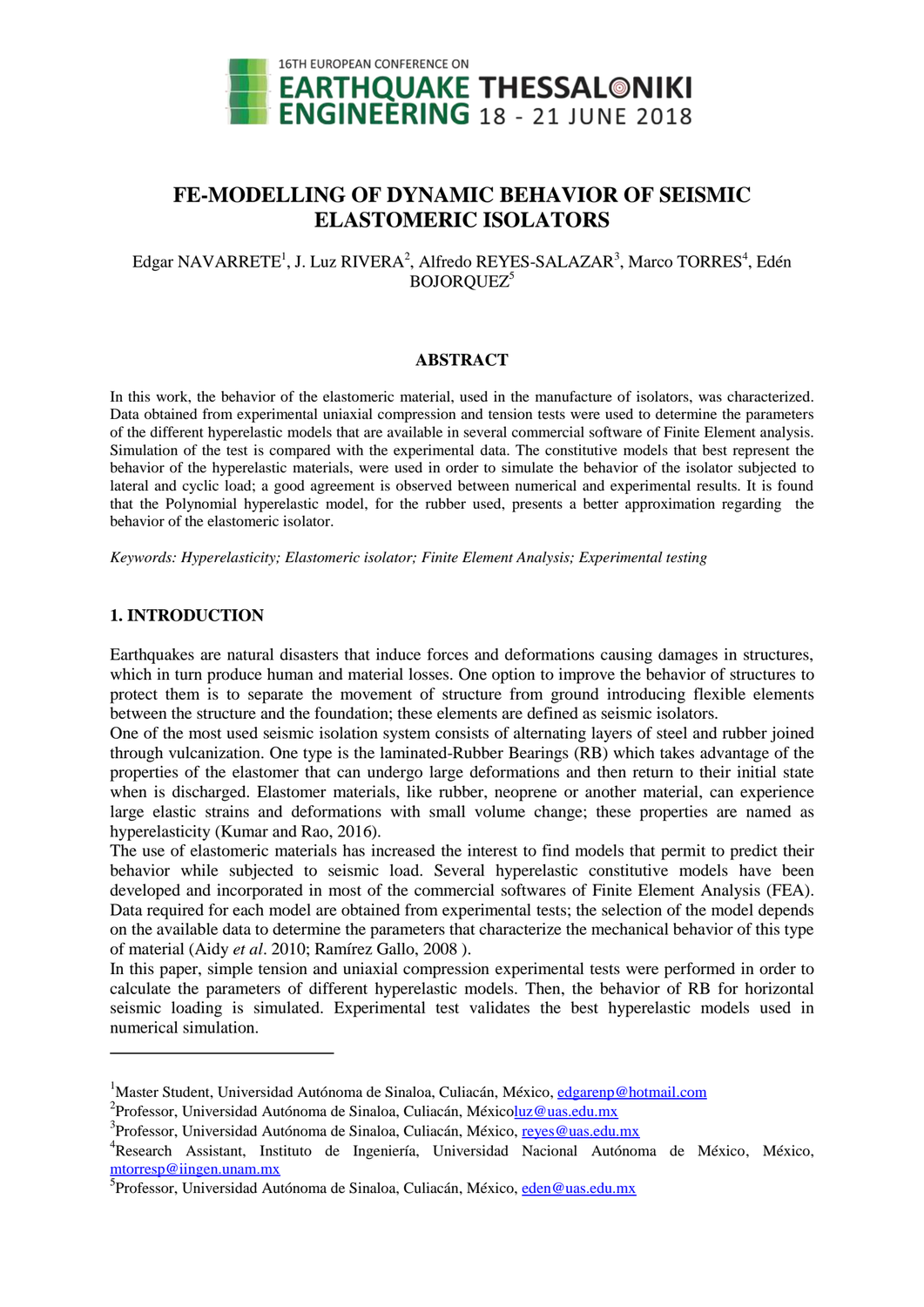## **2. EXPERIMENTAL TESTS OF THE ELASTOMERIC MATERIAL**

Hyperelasticity can be expressed in terms of energy deformation per unit volume (Estrada, et al. 2013). This approach is based on most of the different mathematical models. These equations are presented in theTable 1.

| <b>Mooney-Rivlin:</b> | $W = \sum_{i,j}^{N} c_{i,j} (\overline{I_1} - 3)^{i} (\overline{I_2} - 3)^{j} + \frac{1}{4} (J - 1)^{2}$<br>$i \quad i=1$                                                                                   |
|-----------------------|-------------------------------------------------------------------------------------------------------------------------------------------------------------------------------------------------------------|
| <b>Polynomial</b>     | $W = \sum_{i+j=1}^{N} c_{i,j} (\overline{I_1} - 3)^{i} (\overline{I_2} - 3)^{j} + \sum_{k=1}^{N} \frac{1}{d_k} (J - 1)^{2k}$                                                                                |
| Yeoh:                 | $W = \sum_{i=1}^{N} c_{i,0} (\overline{I_1} - 3)^{i} + \sum_{k=1}^{N} \frac{1}{d_{k}} (J - 1)^{2K}$                                                                                                         |
| Ogden:                | $W = \sum_{i=1}^{\infty} \frac{\mu_i}{\alpha_i} (\overline{\lambda_1}^{\alpha_i} + \overline{\lambda_2}^{\alpha_i} + \overline{\lambda_3}^{\alpha_i} - 3) + \sum_{i=1}^{\infty} \frac{1}{d_i} (J - 1)^{2i}$ |

Table 1. Mathematical equation by different hyperelastic models.

where *W* is the strain energy density function,  $\overline{I_1}$  and  $\overline{I_2}$  are stretch invariants and depend of two principal strains; respectively,  $c$ ,  $\lambda$ ,  $\alpha$  y  $\mu$  are material constants for each model.

## *2.1 Tension strain state*

The geometry of the specimen, as well as the conditions and stresses of the test were taken from the ASTM D638-14 standard referring to tensile tests of plastics. Figure 1 shows the geometry of the bone specimen.



Figure 1. Dimensions for tension test

The stress response simulation was performed by using FEA for several specified hyperelastic constitutive models. The parameters used in the different models are Young's Module  $E = 2,552$  MPa and Poisson's ratio  $v = 0.50$ . Figure 2 compares the experimental results versus analytical models.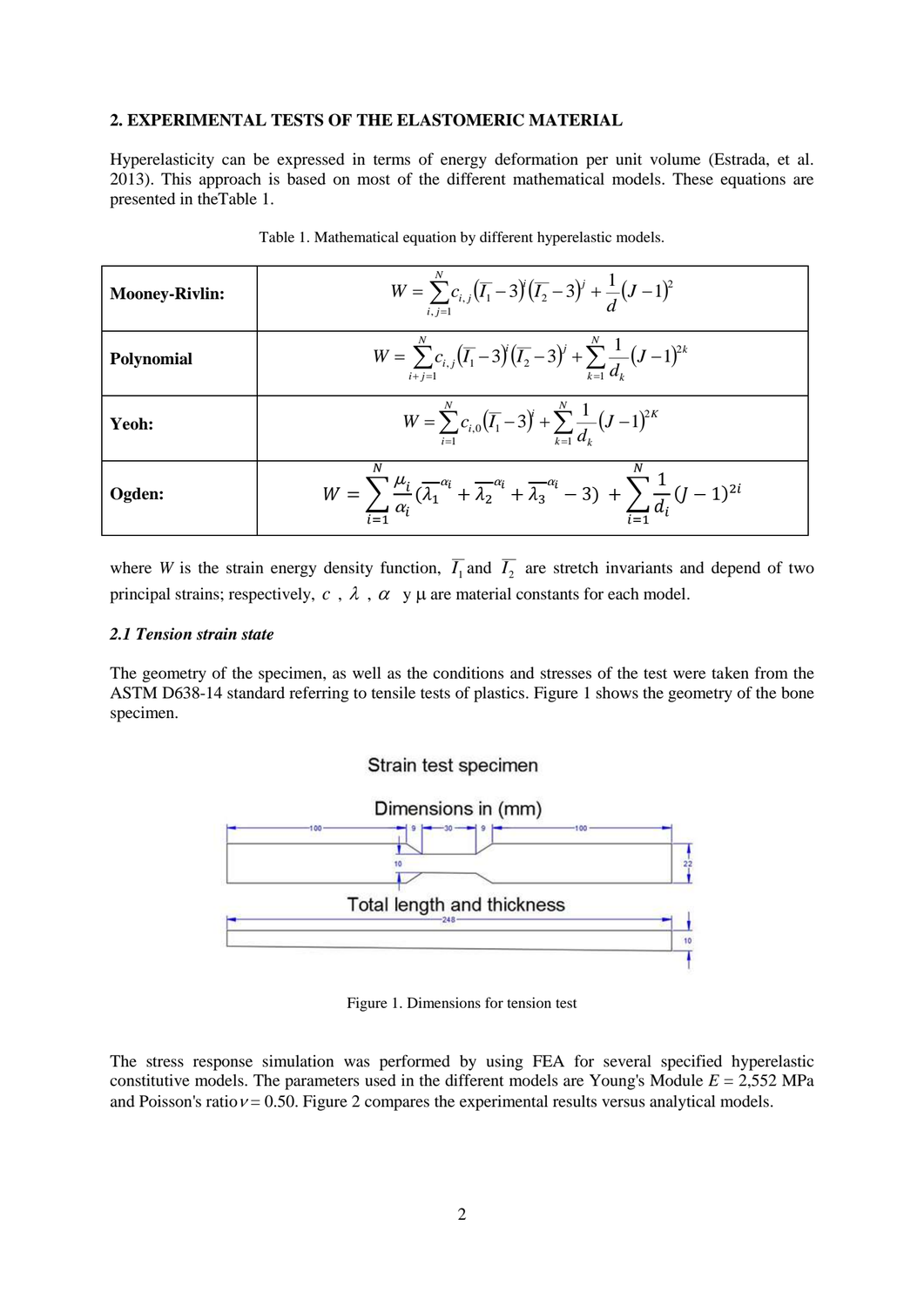

Figure 2. Experiment vs analytic results in tension

Figure 3 compares experimental test specimen vs. FEM simulation in tension obtained with commercial software.



Figure 3. Test specimen before and after in experimental test and with ANSYS simulation

The values of the constants, associated to each model, were obtained by fitting the analytical vs. experimental data using the method of least square. Table 2 shows the values of the constants corresponding to each model analyzed. The subscripts are the same as those requested by the ANSYS software.

Table 2. Values obtained of the constants by setting experimental tension test vs FEA.

| <b>Hyperelastic</b><br>models | Number of<br>parameters | Value of the constants                                                                                                                                                                                               |
|-------------------------------|-------------------------|----------------------------------------------------------------------------------------------------------------------------------------------------------------------------------------------------------------------|
| 1.- Mooney-Rivlin             |                         | $C_{10} = 5$ , $C_{01} = 0.005$ , $C_{11} = 0.06$ ,<br>d=20                                                                                                                                                          |
| 2.- Polynomial                |                         |                                                                                                                                                                                                                      |
| $3 - Y$ eoh                   |                         |                                                                                                                                                                                                                      |
| 4.- Ogden                     |                         | C <sub>10</sub> =1.3, C <sub>01</sub> =1.3, d=0.04<br>C <sub>1</sub> =3.5, C <sub>2</sub> =0.25, d=0.0005<br>$\mu_1=5$ , a <sub>1</sub> =1, $\mu_2=1$ , a <sub>2</sub> =4<br>d <sub>1</sub> =0.005 d <sub>2</sub> =0 |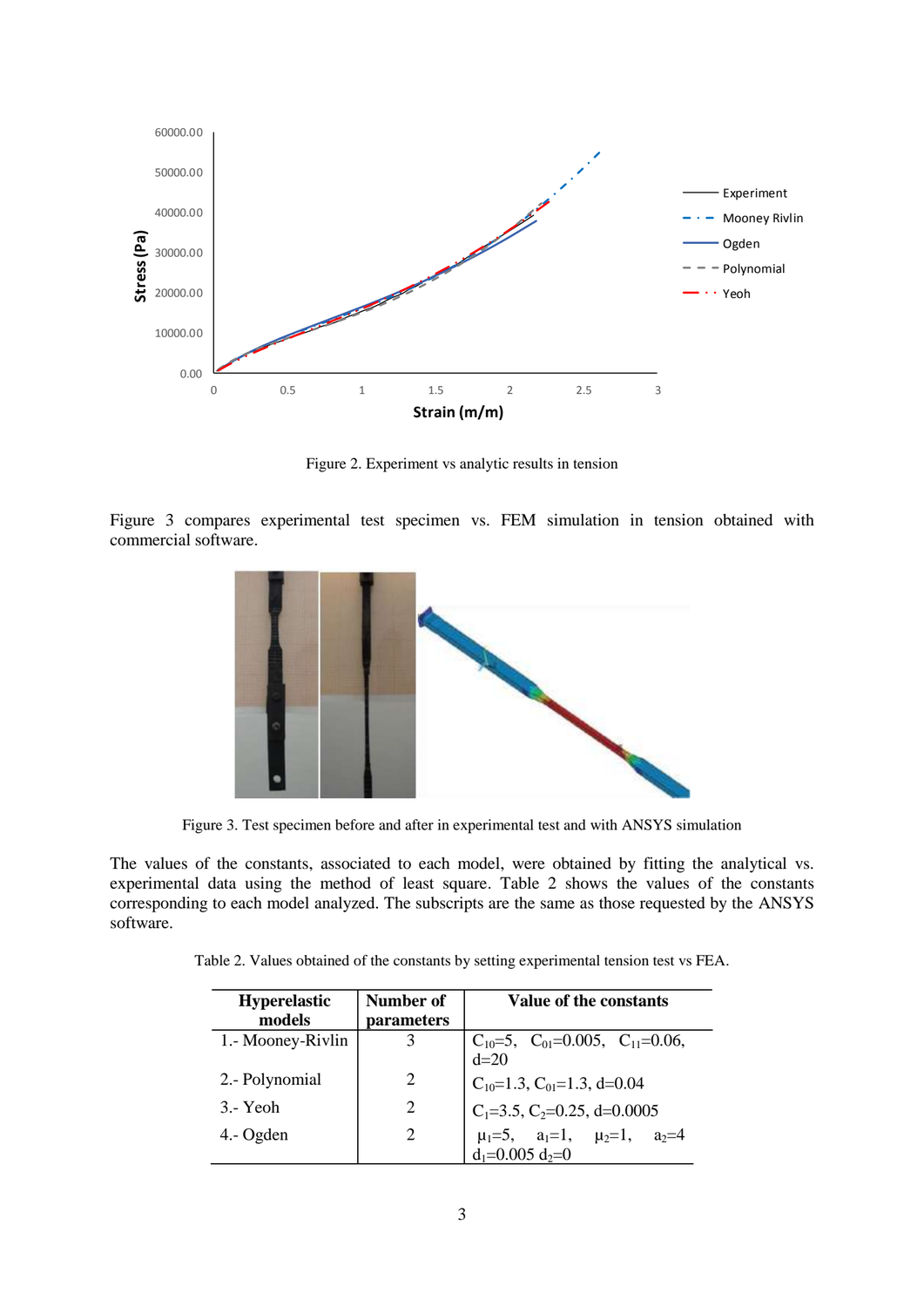#### *2.2 Uniaxial compression strain state*

For the compression test the loading and dimensions of the test piece were based on the ASTM D695- 15 standard. Figure 4 shows the experimental test and simulation using FEA. Figure 5 shows the comparison between the experimental vs. compression simulation test.



Figure 4. Comparison between experimental compression test and simulation by means of FEA



Figure 5. Compression testing vs simulation.

In compression test, Yeoh and Polynomial model presents good fit with the experimental curve. Also, both models presented good adjustment in the tension test; those models will be used to obtain the behavior of the seismic isolator. Ogden model is not presented in the Figure 4 because it is not possible to obtain a good fitting to the experimental curve with the parameters calculated for this model; also this model was omitted in the simulation of the elastomeric isolators and the Money Rivlin model since it was the one with the greatest error in the fitting with respect to the experimental curve in compression.

Table 3 shows the values of constants obtained by fitting the analytical vs. experimental data.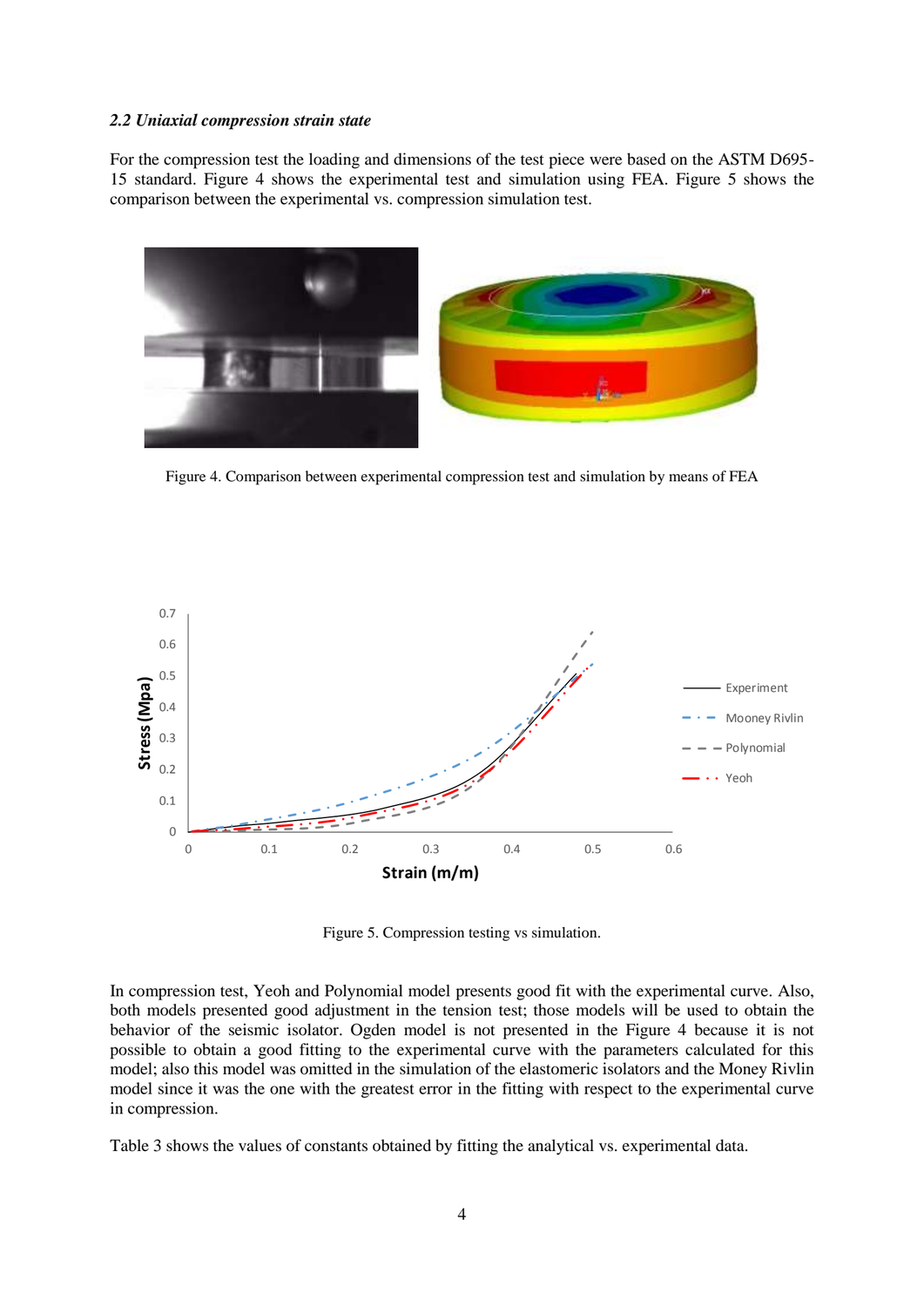| <b>Hyperelastic</b><br>models | <b>Number</b><br>of<br><i>parameters</i> | Value of the constants                   |
|-------------------------------|------------------------------------------|------------------------------------------|
| 1.- Mooney-Rivlin             |                                          | $C_{10} = 25$ , $C_{01} = 25$ , d=0.0005 |
| 2 - Polinomial                |                                          | $C_{10} = 1.4$ , $C_{01} = 3.7$ , d=20   |
| 3.- Yeoh                      |                                          | $C_1 = 20$ , $C_2 = 20$ , d=0.0005       |

Table 3.Values obtained of the constants by fittering experimental compression test vs. simulation.

As seen in Table 2 and Table 3, the values of the parameters obtained by tension and compression are different for all the models. The question is, what model should be used to simulate the behavior of the seismic isolator, and what values should be given to the constants? Should those obtained from tension or compression test? The most accurate representation of the hyperelastic properties will be obtained from the parameters of each model determined through the combination of the mechanical tests in multiple states (tension, compression, shear, etc). However, Iwabe et al. (2000) studied the effect of tension in rubber because tensile forces affect more the performance of the RB. In order to verify this hypothesis, the values of the constants are calculated by fittering the behavior of the isolators, with the two constitutive hyperelastic models, versus experimental test for cyclic load.

# **3. COMPARISON OF THE SIMULATION VS. EXPERIMENTAL TEST**

To verify that the behavior of the parameters in Yeoh and Polynomial models, for hyperelactic material, experimental cyclic load tests for three isolations were realized. Table 4 shows the geometric properties of the RB isolator.

| <b>Number of Diameter</b><br>specimen | $(\mathbf{mm})$ | <b>Height of each</b><br>specimen<br>(in) | Number of<br>plates of steel | <b>Thickness</b><br>(mm) | <b>Thickness of</b><br>neoprene<br>$(\mathbf{mm})$ |
|---------------------------------------|-----------------|-------------------------------------------|------------------------------|--------------------------|----------------------------------------------------|
| Isolator 1                            | 150             |                                           |                              |                          | 10.05                                              |
| Isolator 2                            | 150             | 2.5                                       |                              |                          | 13.17                                              |
| isolator 3                            | l 50            | 3.5                                       |                              |                          | 14.73                                              |

Table 4. Captions of tables; first letter capitalized, period at end, and centrally aligned.

Steel used in the isolator was A36 with  $E=2x10^6$   $Kg/cm^2$ .

Figure 6, 7 and 8 shows the comparison between cyclic loading versus simulation using FEA for the three isolators listed in Table 4.

Table 5 shows the value of the constants obtained by fitting with the experimental cyclic loading

Table 5. Values obtained of the constants by setting experimental cyclic loading vs simulation.

| <b>Hyperelastic</b><br>models | Number of<br>parameters | Value of the constants                   |
|-------------------------------|-------------------------|------------------------------------------|
| 2.- Polynomial                |                         | $C_{10} = 1.3$ , $C_{01} = 1.3$ , d=0.04 |
| 3.- Yeoh                      |                         | $C_1=5$ , $C_2=0.2$ , d=20               |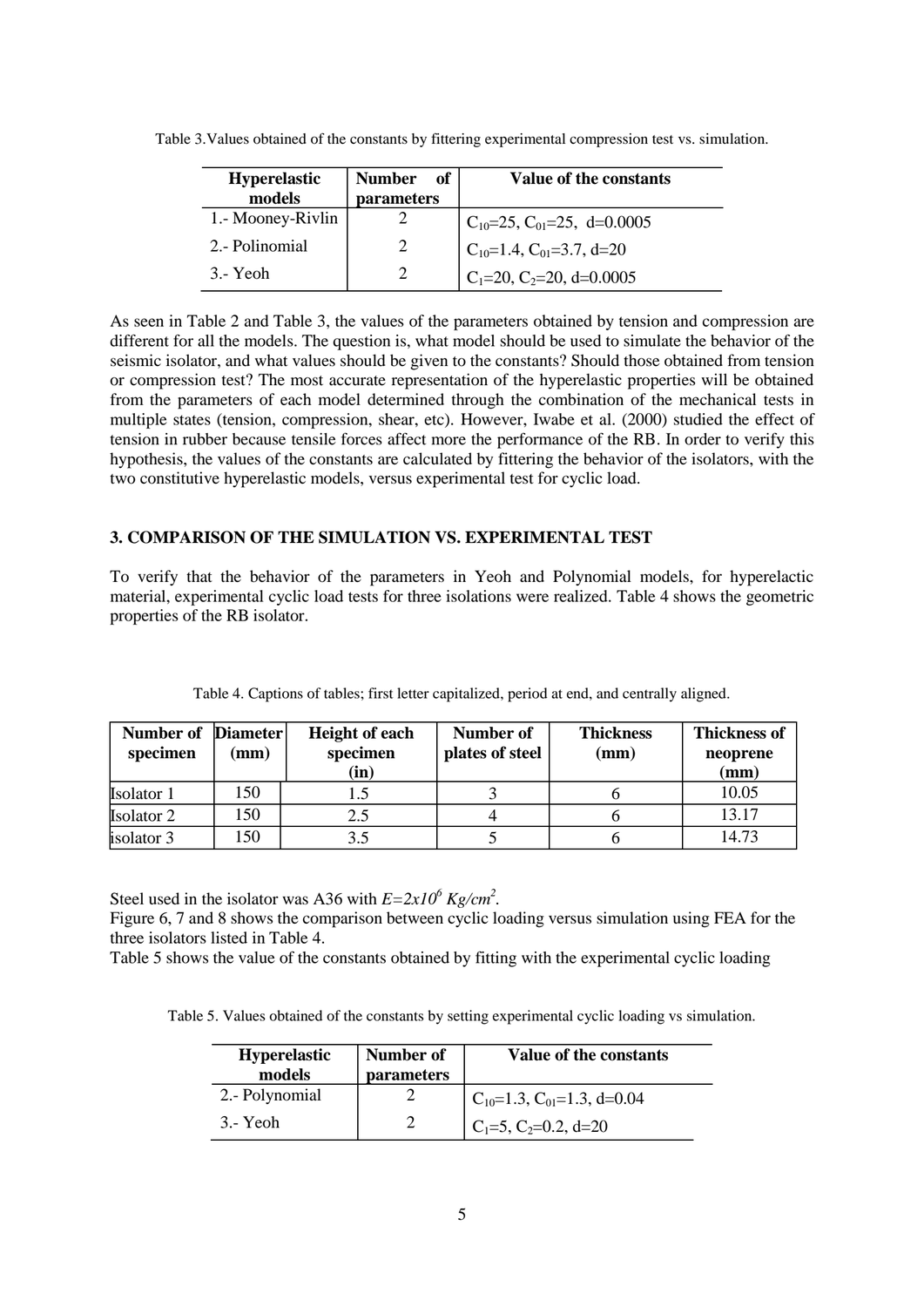

**Displacement (mm**)

Figure 6. Cyclic loading isolator 1



Figure 7. Cyclic loading isolator 2



**Displacement (mm)**

Figure 8. Cyclic loading isolator 3